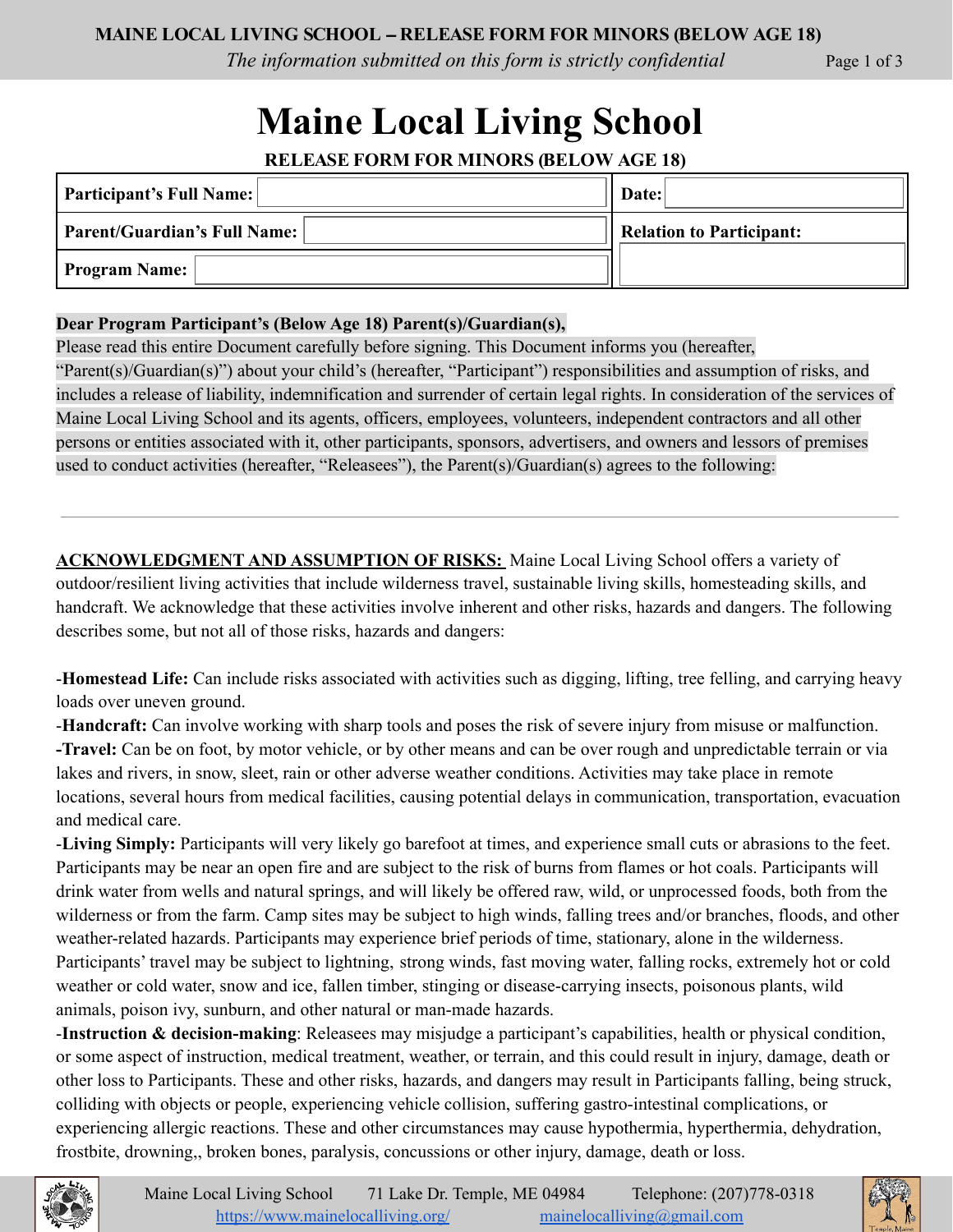**By signing below, the Participant (and Parent(s)/Guardian(s)) assumes and accepts full responsibility for the** inherent and other risks of these activities (both known and unknown) and for any injury, damage, death or **other loss suffered by the Participant (and Parent(s)/Guardian(s)) resulting from these risks, or from the Participant's (and Parent(s')/Guardian(s')) own negligence or other misconduct.**

| <b>Parent/Guardian Printed Name:</b> | Date: |
|--------------------------------------|-------|
| <b>Parent/Guardian Signature:</b>    |       |

**RELEASE AND INDEMNITY AGREEMENT:** The Parent(s)/Guardian(s), and on behalf of their family members, heirs, executors, representatives and estate, agree as follows:

-**1:** To release and agree not to sue Maine Local Living School or any above named Releasees, with respect to any and all claims, liabilities, suits or expenses (including attorneys' fees and costs) (hereafter collectively 'claim' or 'claim(s)'), for any injury, damage, death or other loss in any way connected with the Participant's participation in these activities, or use of Maine Local Living School's equipment or facilities. The Parent(s)/Guardian(s) understands that in signing this Document, they, anyone acting on their behalf, and their spouse and other family members surrender, to the fullest extent allowed by law, our respective rights to make a claim against Maine Local Living School (or above Releasees) as a result of any injury, damage, death or other loss suffered by me, the Participant. -**2:** To defend and indemnify ('indemnify' meaning protect by reimbursement or payment) Maine Local Living School and Releasees with respect to all claim(s) brought by or on behalf of them or a family member for any injury, damage, death or other loss in any way connected with my enrollment or participation in these activities, or use of Maine Local Living School's equipment and facilities.

-**3:** This Release and Indemnity Agreement includes any losses caused or alleged to be caused, in whole or in part, by negligence (but not gross negligence or willful, wanton or criminal misconduct), and includes claims for personal injury, property damage, wrongful death, loss of consortium, breach of contract or otherwise.

**By signing below, the Participant (and Parent(s)/Guardian(s)) agree that they have carefully read, understood,** and voluntarily signed this agreement and acknowledge that it shall be effective and binding upon them, minor **children and other family members, and their heirs, executors, representatives and estate.**

| Parent/Guardian Printed Name: | <b>Date:</b> |
|-------------------------------|--------------|
| Parent/Guardian Signature:    |              |